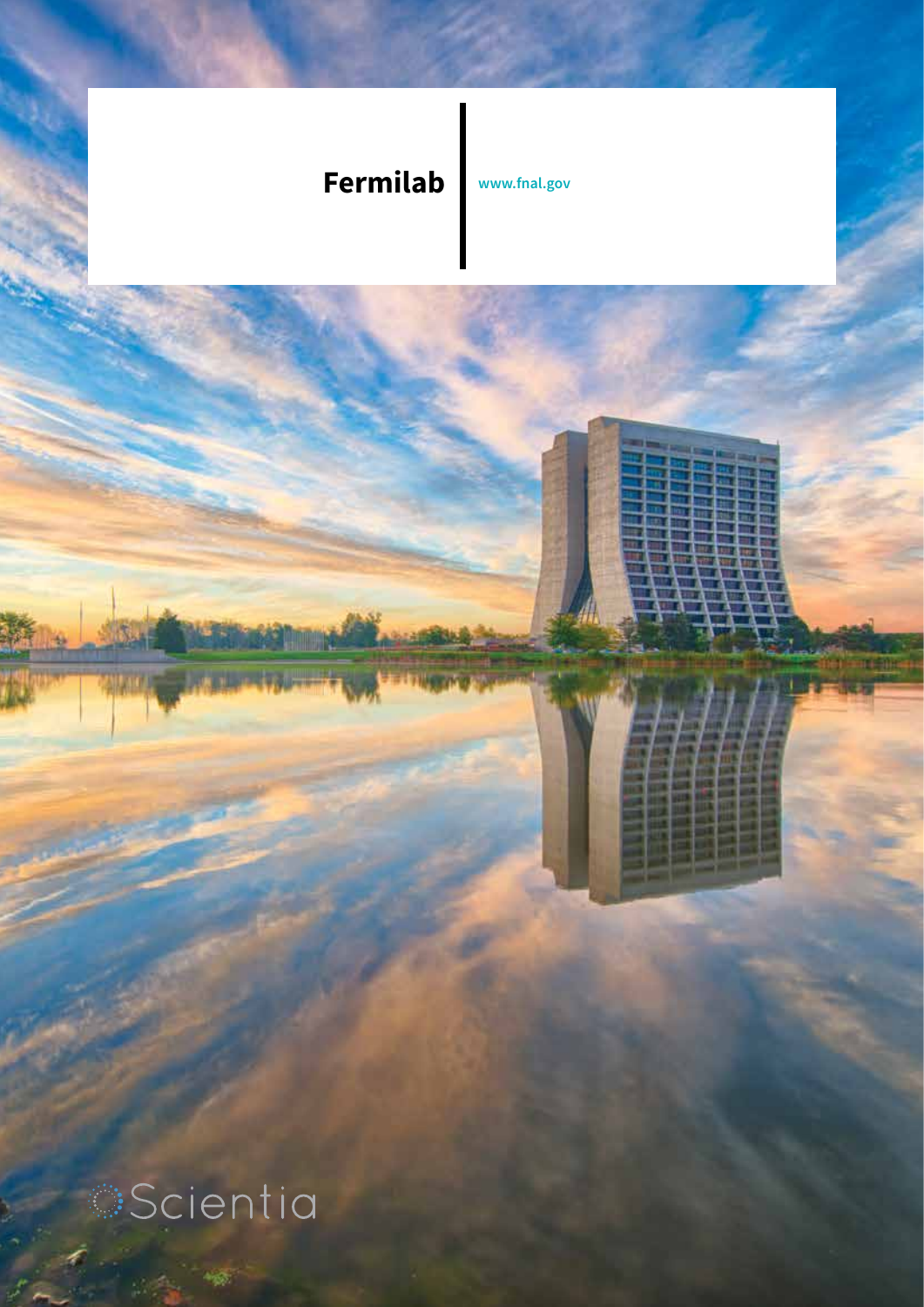Situated on a 6,800-acre site, home to a herd of bison and almost 300 species of bird, Fermi National Accelerator Laboratory (Fermilab) in Illinois has been working to enhance our understanding of the universe since 1967. From investigating the properties of the tiniest elemental particles to probing the nature of dark matter and dark energy in the farthest reaches of the universe, scientists and engineers at Fermilab are busy untangling the mysteries of our physical reality. Here we speak to **Dr Katie Yurkewicz,** who tells us all about the organisation, and gives us an overview of some interesting projects that are currently ongoing.

#### **To start, could you please give our readers a brief introduction to Fermilab, and tell us a little bit about its history and mission?**

Fermilab is a particle physics laboratory located outside Chicago, Illinois. It is one of 17 U.S. Department of Energy national laboratories, and it was founded in 1967. Fermilab builds cutting-edge particle accelerators and detectors to unravel the biggest mysteries of our universe, and to study it at the smallest and largest scales. We do this by creating particles in the laboratory using accelerators and measuring them using detectors. We also use particle detectors to search for naturally occurring particles of dark matter, and place detectors on telescopes to learn more about the mysterious phenomenon of dark energy. We build and operate world-leading facilities for the use of scientists from around the world.

#### **How many different countries are involved in the research conducted at Fermilab, and who are your biggest collaborators?**

Fermilab works with 44 different countries, and roughly 3,500 scientists from around the world collaborate with us on our experiments. Fermilab collaborates closely with the CERN particle physics laboratory in Europe, other laboratories in Europe, North America and Asia, and scientists and students from universities around the world.

**Can you tell us a little bit about the neutrino experiments that are currently ongoing at Fermilab?**

# **: Fermilab**

**FERMILAB**



Neutrinos are nearly massless fundamental particles that interact so rarely with other matter that trillions of them pass through our bodies each second without leaving a trace. They are the most abundant matter particles in the universe, but we know very little about them. For example, we know that there are at least three different types of neutrinos. But we don't know their masses – or even which one is the lightest and which is the heaviest – we don't know if there are more than three, we don't know if neutrinos and antineutrinos behave differently, and we don't know whether the neutrino is its own antiparticle. There are also theories that say that neutrinos played a big role in the evolution of the universe, but we can't say yet whether those theories are true.

All of these questions are very tantalizing to physicists, and today the study of neutrinos is a very competitive field of physics. There are experiments to study neutrinos in North America, Europe, Asia and Antarctica. At Fermilab, we currently operate neutrino experiments on our site and in northern Minnesota. We have plans to create a suite of three new on-site neutrino experiments, which will search for signs of a long-theorized fourth type of neutrino, and we are steadily working toward building our new flagship, the Deep Underground Neutrino Experiment, which will be the largest long-distance neutrino experiment ever constructed. We will send a beam of neutrinos 1,300 kilometers through the earth to South Dakota to study neutrino oscillations.

## **'Together we all seek answers to the deep questions that remain about the nature of matter, energy, space and time'**